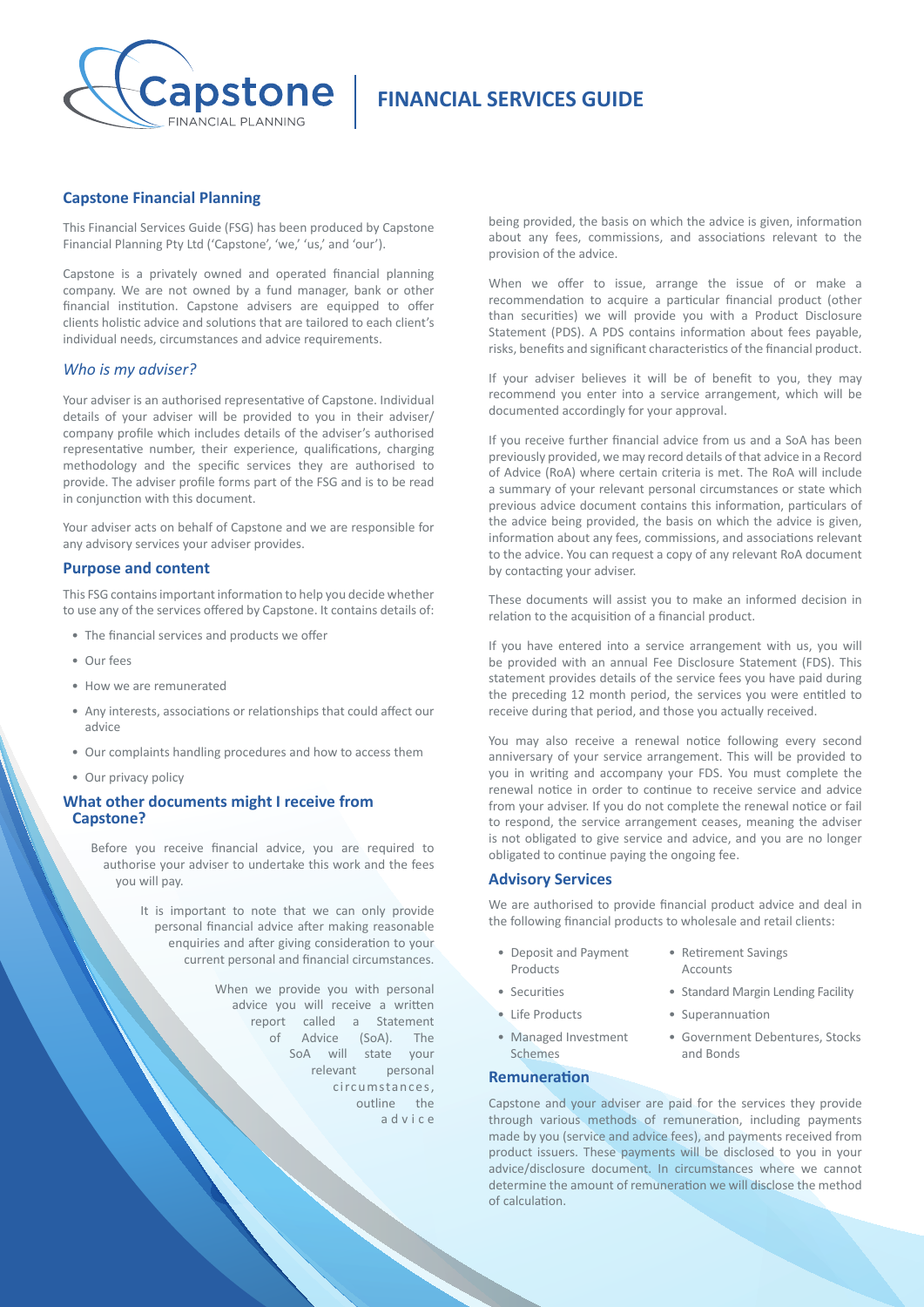# *Advice Fees*

The Advice Fees you pay to Capstone may comprise one or more of the following:

- A percentage fee based on the value of your holding in a financial product
- A fixed dollar amount
- An hourly rate

These fees may include:

- Statement of Advice Fee for the preparation of a Statement of Advice
- Initial Advice Fee for initial advisory services
- Implementation Fee for the implementation of financial advice and products
- Ongoing Service Fee when your adviser provides you with ongoing advice and service

These fees are payable by you and may be paid either directly from you or from your financial product/s.

## *How will I pay for the services provided?*

Prior to providing any service we will mutually agree on the method of our remuneration. We offer a variety of service levels and fee structures that can be tailored to suit your individual circumstances.

Please refer to the adviser/company profile provided to you for specific details of your adviser's charging methodology.

## *Licensee Advice Fee*

Up until 1 July 2019, some investment platforms recommended by your financial adviser may have allowed Capstone to receive a Licensee Advice Fee. This only occurs when you authorise and direct payment (and the relevant product provider facilitates payment on your behalf). If applicable, this fee is payable directly from your financial product and is disclosed to you prior to authorising the payment. A Licensee Advice Fee is remuneration (and contributes to cost recovery) for certain advice and support related services provided to, or provided for your benefit, including but not limited to:

- Training and education;
- The ongoing research of financial products and markets by Capstone;
- Administrative assistance and support provided by Capstone to your financial adviser in respect of the services they provide to you; and
- Various operational and compliance related activities intended to ensure the quality of services provided to you.

If applicable, the Licensee Advice Fee can be calculated using either a percentage value or a flat dollar amount and it is retained by Capstone and not passed on to your adviser.

Where a percentage fee applies, this fee may range from 0.00% to 0.20%. For example, an investment of \$10,000 in a product that applies a licensee advice fee of 0.20%, Capstone will receive a fee of \$22 per annum (\$20 plus GST).

**PLEASE NOTE:** The Licensee Advice Fee is limited to arrangements entered into prior to 1 July 2019. These arrangements are being systematically phased out during 2020.

#### *Commissions*

Capstone does not generally receive commissions. We can only accept commissions where it occurs under an existing arrangement between Capstone and the product issuer entered into before 1 July 2013. Accordingly, investment based products will not be subject to commissions unless they are already held by you.

We may also accept commissions from the product issuer in circumstances where you implement life risk insurance products (excluding group life risk policies held within superannuation as well as individual life insurance policies held within a default superannuation fund).

If applicable, any such payments will be disclosed to you before you purchase the product. Below are examples of how commissions apply.

#### Investment based financial products

For existing investments held by you and entered into before 1 July 2013, an upfront commission may range from 0.0% to 4% of the amount you invest, depending on the product. For example, for an additional investment of \$10,000 in a product whose issuer pays Capstone a 3% upfront commission, Capstone will receive an upfront commission of \$330 (\$300 + GST). Capstone may also receive ongoing commission, which may range from 0.0% to 1% of the value of your holding in a product, for as long as you hold the product. For example, for a holding of \$10,000 in a product whose issuer pays Capstone a 0.6% ongoing commission, Capstone will receive an ongoing commission of \$66 per annum (\$60 + GST).

#### Insurance (risk) products

Capstone may receive an initial commission from the product issuer when you decide to buy a risk product your adviser recommends to you. This commission may range from 0.0% to 66% (including GST) of the initial premium amount, depending on the product. For example, for a Term Life base premium of \$1,000 per annum in a product where the product issuer pays Capstone an initial 66% commission (including GST), Capstone will receive commission of \$660 (\$600 plus GST). Some product providers may pay commissions on stamp duty and policy fees. Initial commissions may also be payable to Capstone on any premium increases resulting from increases in sums insured that you decide to make during the time you hold the product. This initial commission will only apply to the component of the increased premium resulting from the increase in sum insured. Capstone may also receive ongoing commission, which may range from 0.0% to 33% (including GST) of the renewal premium from the 2nd year. For example, an annual base premium of \$1,000 in a product whose issuer pays Capstone a 33% (including GST) ongoing commission from the 2nd year, Capstone will receive an ongoing commission of \$330 per annum (\$300 plus GST).

## *Distribution of remuneration*

Remuneration is payable to Capstone in the first instance. Capstone will then pay any remuneration earned to your adviser/their company. Details of these payments will be disclosed in your advice/ disclosure document.

## *Other forms of remuneration*

## A) Training and education partner program

To assist in the provision of regular professional training and development, including ongoing technical training and updates in relation to financial products for Capstone's advisers and support staff, we have developed formal business partner relationships with a number of financial product providers. Each year we selectively invite leading financial product providers to participate in our training and education program. Participants each contribute financially to this program. It is important to note that Capstone's financial product range is not influenced by any program as Capstone subscribes to independent research and all products are individually assessed on their own merits. Our program meets all required legal and regulatory standards.

#### B) Grandfathered allowances

Capstone may receive allowances due to existing arrangements from a range of financial product providers prior to 1 July 2013. These arrangements may result in a monetary benefit being paid

#### **Version 4.3 June 2020**

**Capstone Financial Planning Pty Ltd | Australian Financial Services Licence No.223135 | ABN 24 093 733 969**

**Level 14, 461 Bourke Street, Melbourne VIC 3000 | Office: (03) 8622 0700 | Fax: (03) 8622 0799 | 1300 306 900 | Email: info@capstonefp.com.au | www.capstonefp.com.au**